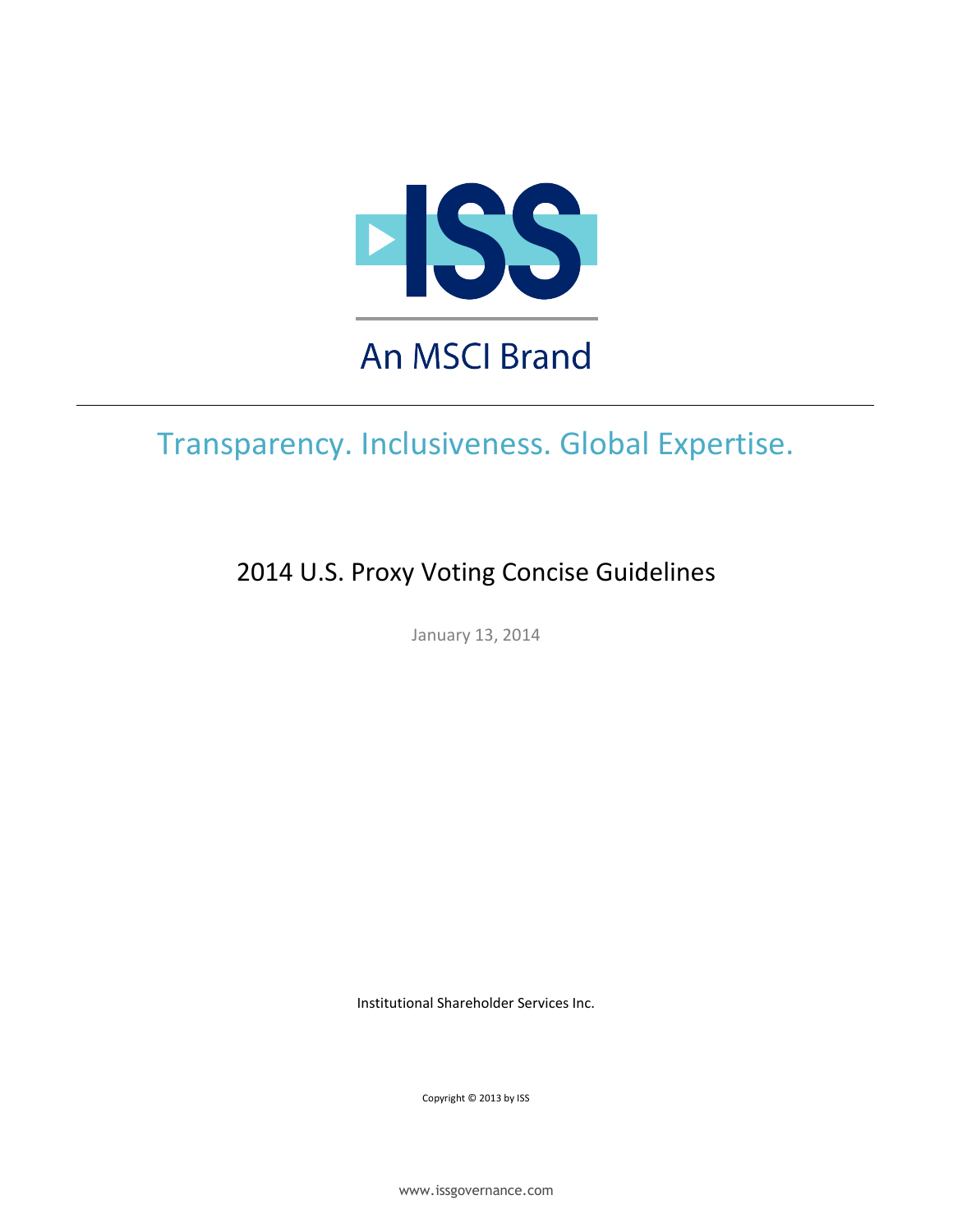

## **ISS' 2014 U.S. Proxy Voting Concise Guidelines Updated: Jan. 13, 2014**

**The policies contained herein are a sampling of select, key proxy voting guidelines and are not exhaustive. A full listing of ISS' 2014 proxy voting guidelines can be found at: http://www.issgovernance.com/policy/2014/policy\_information**

### **Routine/Miscellaneous**

### <span id="page-1-0"></span>**Auditor Ratification**

Vote for proposals to ratify auditors unless any of the following apply:

- An auditor has a financial interest in or association with the company, and is therefore not independent;
- There is reason to believe that the independent auditor has rendered an opinion that is neither accurate nor indicative of the company's financial position;
- Poor accounting practices are identified that rise to a serious level of concern, such as: fraud; misapplication of GAAP, or material weaknesses identified in Section 404 disclosures; or
- Fees for non-audit services ("Other" fees) are excessive.

Non-audit fees are excessive if:

Non-audit ("other") fees > audit fees + audit-related fees + tax compliance/preparation fees

#### $\blacktriangleright\blacktriangleright\blacktriangleright\blacktriangleright\blacktriangleright$

### **Board of Directors:**

### **Voting on Director Nominees in Uncontested Elections**

Four fundamental principles apply when determining votes on director nominees:

- 1. Accountability
- 2. Responsiveness
- 3. Composition
- 4. Independence

**Generally vote for director nominees, except under the following circumstances:**

### **1. Accountability**

 $\overline{a}$ 

Vote against<sup>1</sup> or withhold from the entire board of directors (except new nominees<sup>2</sup>, who should be considered case-bycase) for the following:

**ISS' 2014 U.S. Proxy Voting Concise Guidelines - 2 -**

**<sup>1</sup>** In general, companies with a plurality vote standard use "Withhold" as the contrary vote option in director elections; companies with a majority vote standard use "Against". However, it will vary by company and the proxy must be checked to determine the valid contrary vote option for the particular company.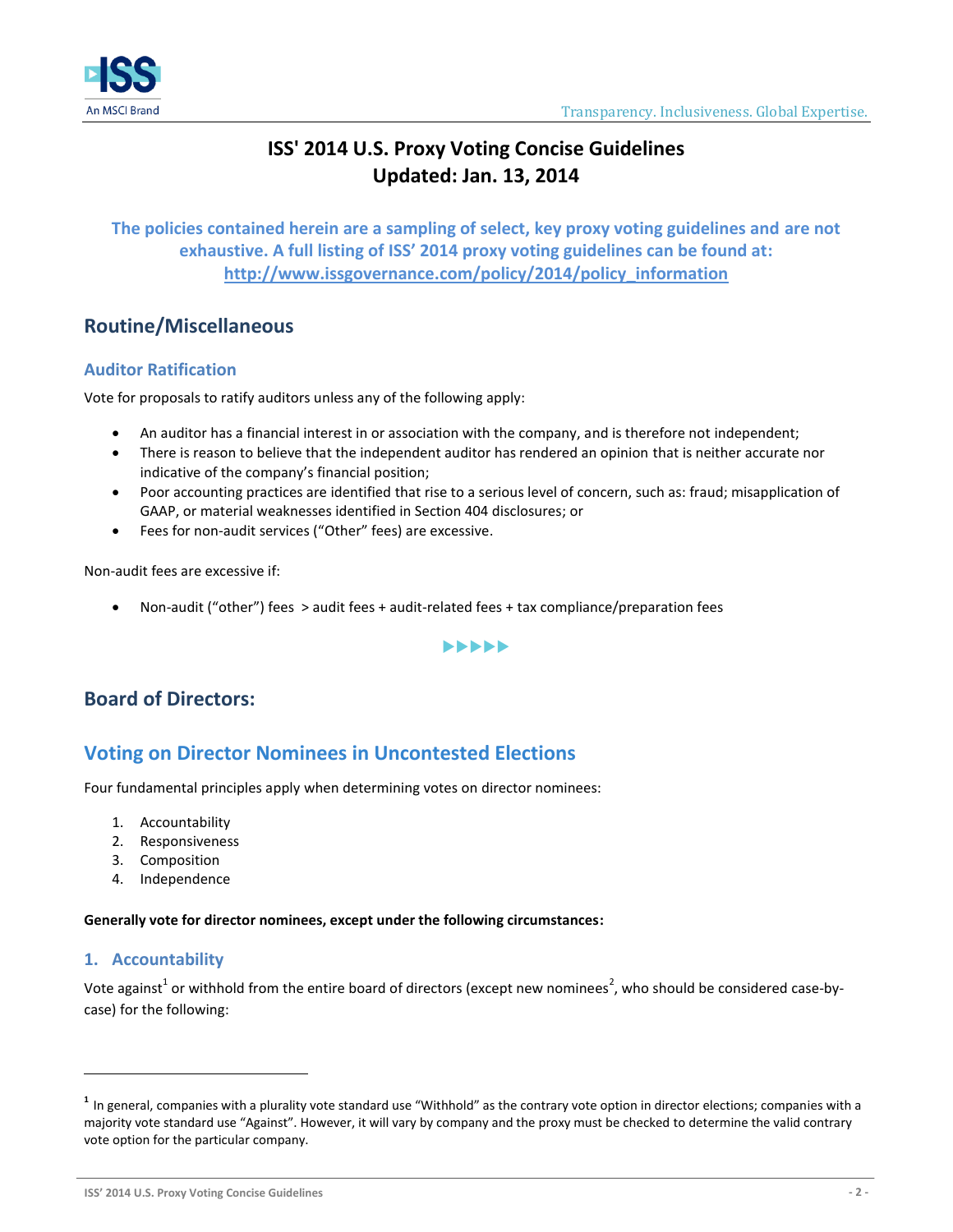

#### *Problematic Takeover Defenses*

#### **Classified Board Structure:**

1.1. The board is classified, and a continuing director responsible for a problematic governance issue at the board/committee level that would warrant a withhold/against vote recommendation is not up for election. All appropriate nominees (except new) may be held accountable.

#### **Director Performance Evaluation:**

- 1.2. The board lacks accountability and oversight, coupled with sustained poor performance relative to peers. Sustained poor performance is measured by one- and three-year total shareholder returns in the bottom half of a company's four-digit GICS industry group (Russell 3000 companies only). Take into consideration the company's five-year total shareholder return and operational metrics. Problematic provisions include but are not limited to:
	- A classified board structure;
	- A supermajority vote requirement;
	- Either a plurality vote standard in uncontested director elections or a majority vote standard with no plurality carve-out for contested elections;
	- The inability of shareholders to call special meetings;
	- The inability of shareholders to act by written consent;
	- A dual-class capital structure; and/or
	- A non–shareholder-approved poison pill.

#### **Poison Pills:**

- 1.3. The company's poison pill has a "dead-hand" or "modified dead-hand" feature. Vote against or withhold from nominees every year until this feature is removed;
- 1.4. The board adopts a poison pill with a term of more than 12 months ("long-term pill"), or renews any existing pill, including any "short-term" pill (12 months or less), without shareholder approval. A commitment or policy that puts a newly adopted pill to a binding shareholder vote may potentially offset an adverse vote recommendation. Review such companies with classified boards every year, and such companies with annually elected boards at least once every three years, and vote against or withhold votes from all nominees if the company still maintains a non-shareholder-approved poison pill; or
- 1.5. The board makes a material adverse change to an existing poison pill without shareholder approval.

#### Vote case-by-case on all nominees if:

- 1.6. The board adopts a poison pill with a term of 12 months or less ("short-term pill") without shareholder approval, taking into account the following factors:
	- The date of the pill's adoption relative to the date of the next meeting of shareholders—*i.e.* whether the company had time to put the pill on ballot for shareholder ratification given the circumstances;
	- The issuer's rationale;
	- The issuer's governance structure and practices; and
	- The issuer's track record of accountability to shareholders.

#### *Problematic Audit-Related Practices*

<sup>&</sup>lt;sup>2</sup> A "new nominee" is any current nominee who has not already been elected by shareholders and who joined the board after the problematic action in question transpired. If ISS cannot determine whether the nominee joined the board before or after the problematic action transpired, the nominee will be considered a "new nominee" if he or she joined the board within the 12 months prior to the upcoming shareholder meeting.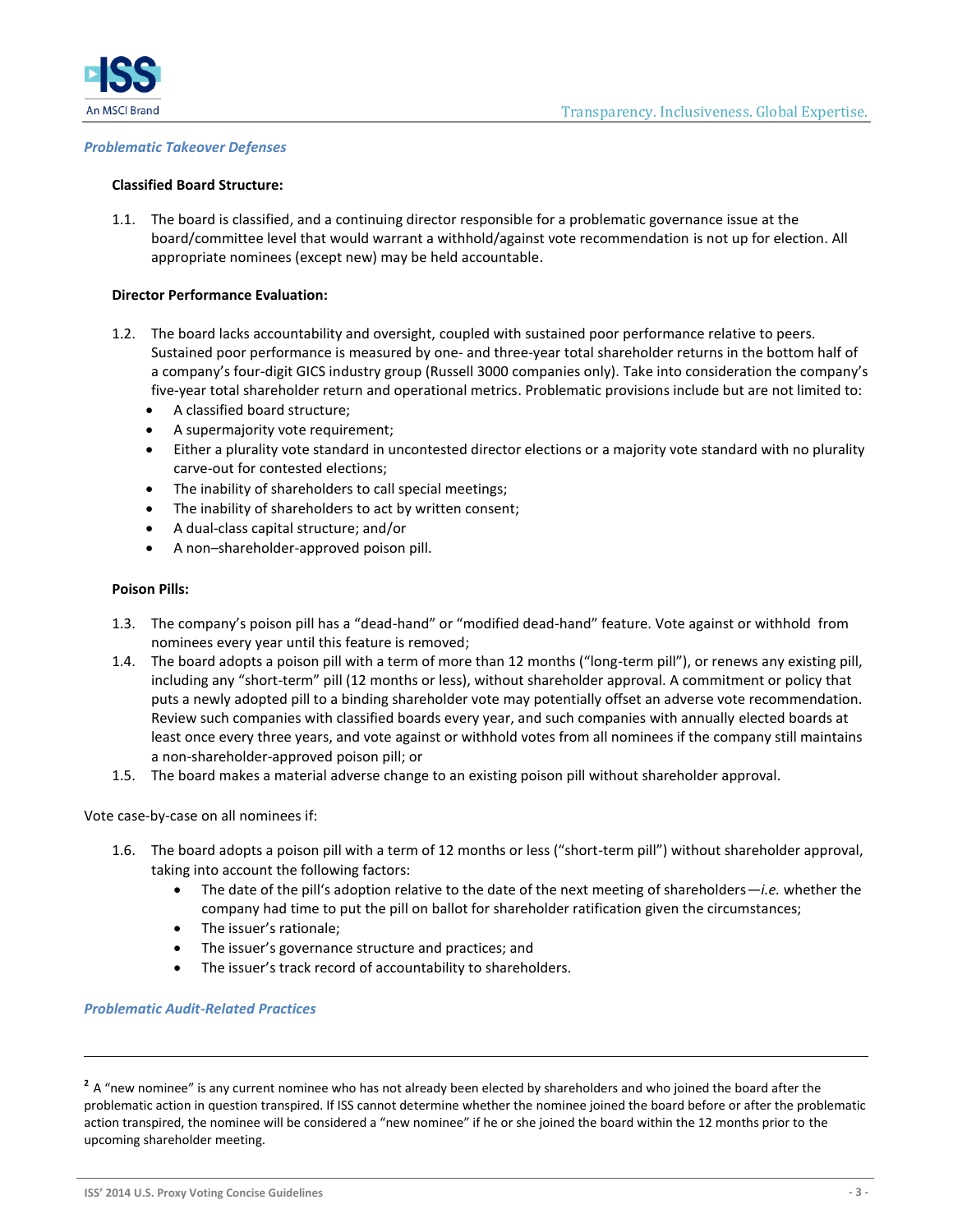

Generally vote against or withhold from the members of the Audit Committee if:

- 1.7. The non-audit fees paid to the auditor are excessive (see discussion under "[Auditor Ratification](#page-1-0)");
- 1.8. The company receives an adverse opinion on the company's financial statements from its auditor; or
- 1.9. There is persuasive evidence that the Audit Committee entered into an inappropriate indemnification agreement with its auditor that limits the ability of the company, or its shareholders, to pursue legitimate legal recourse against the audit firm.

Vote case-by-case on members of the Audit Committee, and potentially the full board, if:

1.10. Poor accounting practices are identified that rise to a level of serious concern, such as: fraud, misapplication of GAA; and material weaknesses identified in Section 404 disclosures. Examine the severity, breadth, chronological sequence, and duration, as well as the company's efforts at remediation or corrective actions, in determining whether withhold/against votes are warranted.

#### *Problematic Compensation Practices/Pay for Performance Misalignment*

In the absence of an Advisory Vote on Executive Compensation ballot item or in egregious situations, vote against or withhold from the members of the Compensation Committee, and potentially the full board, if:

- 1.11. There is a significant misalignment between CEO pay and company performance (pay for performance);
- 1.12. The company maintains significant problematic pay practices;
- 1.13. The board exhibits a significant level of poor communication and responsiveness to shareholders;
- 1.14. The company fails to submit one-time transfers of stock options to a shareholder vote; or
- 1.15. The company fails to fulfill the terms of a burn rate commitment made to shareholders.

Vote case-by-case on Compensation Committee members (or, in exceptional cases, the full board) and the Management Say-on-Pay proposal if:

- 1.16. The company's previous say-on-pay proposal received the support of less than 70 percent of votes cast, taking into account:
	- The company's response, including:
		- $\circ$  Disclosure of engagement efforts with major institutional investors regarding the issues that contributed to the low level of support;
		- o Specific actions taken to address the issues that contributed to the low level of support;
		- o Other recent compensation actions taken by the company;
	- Whether the issues raised are recurring or isolated;
	- The company's ownership structure; and
	- Whether the support level was less than 50 percent, which would warrant the highest degree of responsiveness.

#### *Governance Failures*

 $\overline{a}$ 

Under extraordinary circumstances, vote against or withhold from directors individually, committee members, or the entire board, due to:

1.17. Material failures of governance, stewardship, risk oversight<sup>3</sup>, or fiduciary responsibilities at the company;

1.18. Failure to replace management as appropriate; or

**ISS' 2014 U.S. Proxy Voting Concise Guidelines - 4 -**

 $^3$  Examples of failure of risk oversight include, but are not limited to: bribery; large or serial fines or sanctions from regulatory bodies; significant adverse legal judgments or settlements; hedging of company stock; or significant pledging of company stock.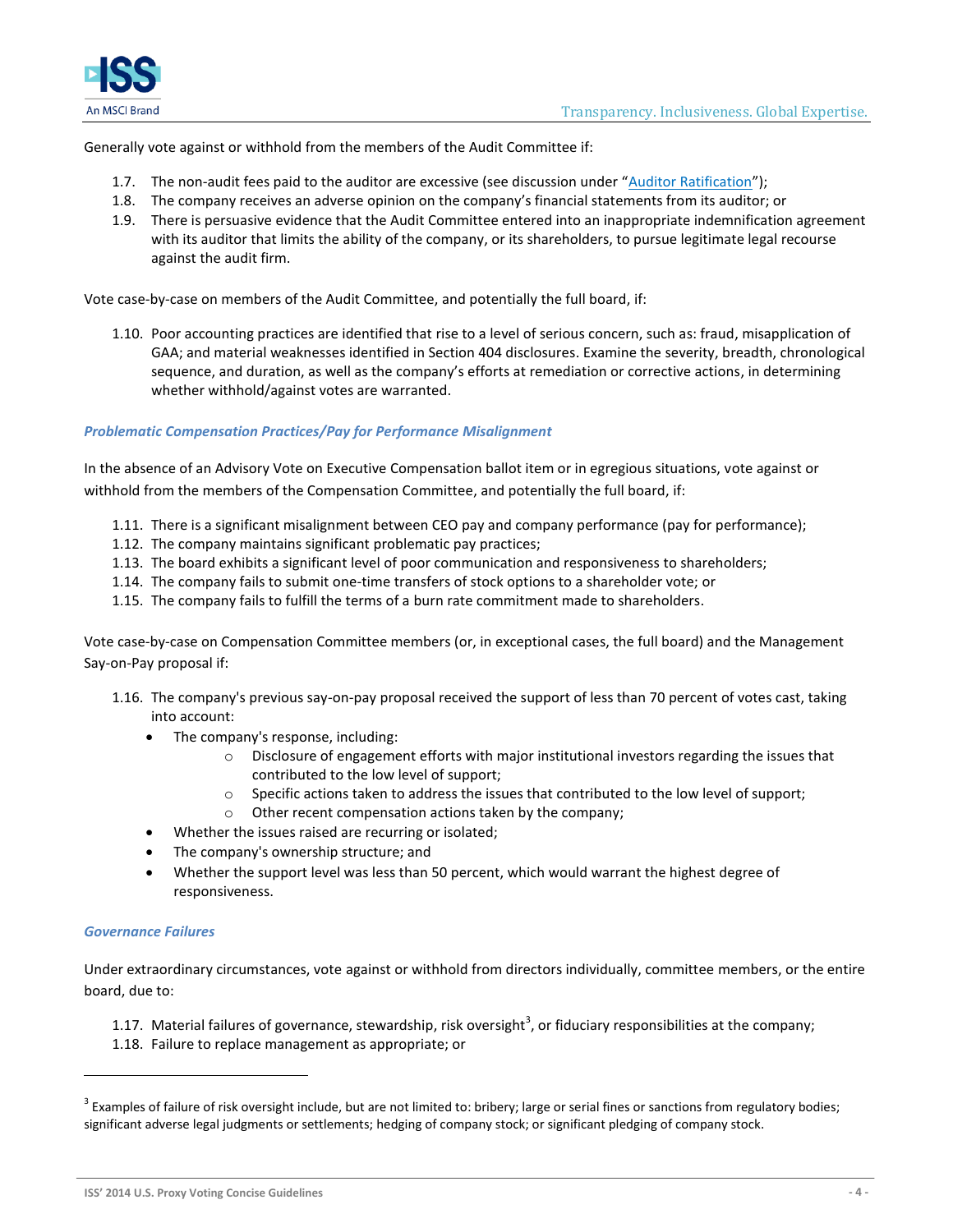

1.19. Egregious actions related to a director's service on other boards that raise substantial doubt about his or her ability to effectively oversee management and serve the best interests of shareholders at any company.

#### **2. Responsiveness**

Vote case-by-case on individual directors, committee members, or the entire board of directors, as appropriate, if:

- 2.1. The board failed to act on a shareholder proposal that received the support of a majority of the shares cast in the previous year. Factors that will be considered are:
	- Disclosed outreach efforts by the board to shareholders in the wake of the vote;
	- Rationale provided in the proxy statement for the level of implementation;
	- The subject matter of the proposal;
	- The level of support for and opposition to the resolution in past meetings;
	- Actions taken by the board in response to the majority vote and its engagement with shareholders;
	- The continuation of the underlying issue as a voting item on the ballot (as either shareholder or management proposals); and
	- Other factors as appropriate.
- 2.2. The board failed to act on takeover offers where the majority of shares are tendered;
- 2.3. At the previous board election, any director received more than 50 percent withhold/against votes of the shares cast and the company has failed to address the issue(s) that caused the high withhold/against vote;
- 2.4. The board implements an advisory vote on executive compensation on a less frequent basis than the frequency that received the majority of votes cast at the most recent shareholder meeting at which shareholders voted on the say-on-pay frequency; or
- 2.5. The board implements an advisory vote on executive compensation on a less frequent basis than the frequency that received a plurality, but not a majority, of the votes cast at the most recent shareholder meeting at which shareholders voted on the say-on-pay frequency, taking into account:
	- The board's rationale for selecting a frequency that is different from the frequency that received a plurality;
	- The company's ownership structure and vote results;
	- ISS' analysis of whether there are compensation concerns or a history of problematic compensation practices; and
	- The previous year's support level on the company's say-on-pay proposal.

#### **3. Composition**

 $\overline{a}$ 

#### **Attendance at Board and Committee Meetings:**

- 3.1. Generally vote against or withhold from directors (except new nominees, who should be considered case-bycase<sup>4</sup>) who attend less than 75 percent of the aggregate of their board and committee meetings for the period for which they served, unless an acceptable reason for absences is disclosed in the proxy or another SEC filing. Acceptable reasons for director absences are generally limited to the following:
	- Medical issues/illness;
	- Family emergencies; and
	- Missing only one meeting (when the total of all meetings is three or fewer).
- 3.2. If the proxy disclosure is unclear and insufficient to determine whether a director attended at least 75 percent of the aggregate of his/her board and committee meetings during his/her period of service, vote against or withhold from the director(s) in question.

**ISS' 2014 U.S. Proxy Voting Concise Guidelines - 5 -**

**<sup>4</sup>** For new nominees only, schedule conflicts due to commitments made prior to their appointment to the board are considered if disclosed in the proxy or another SEC filing.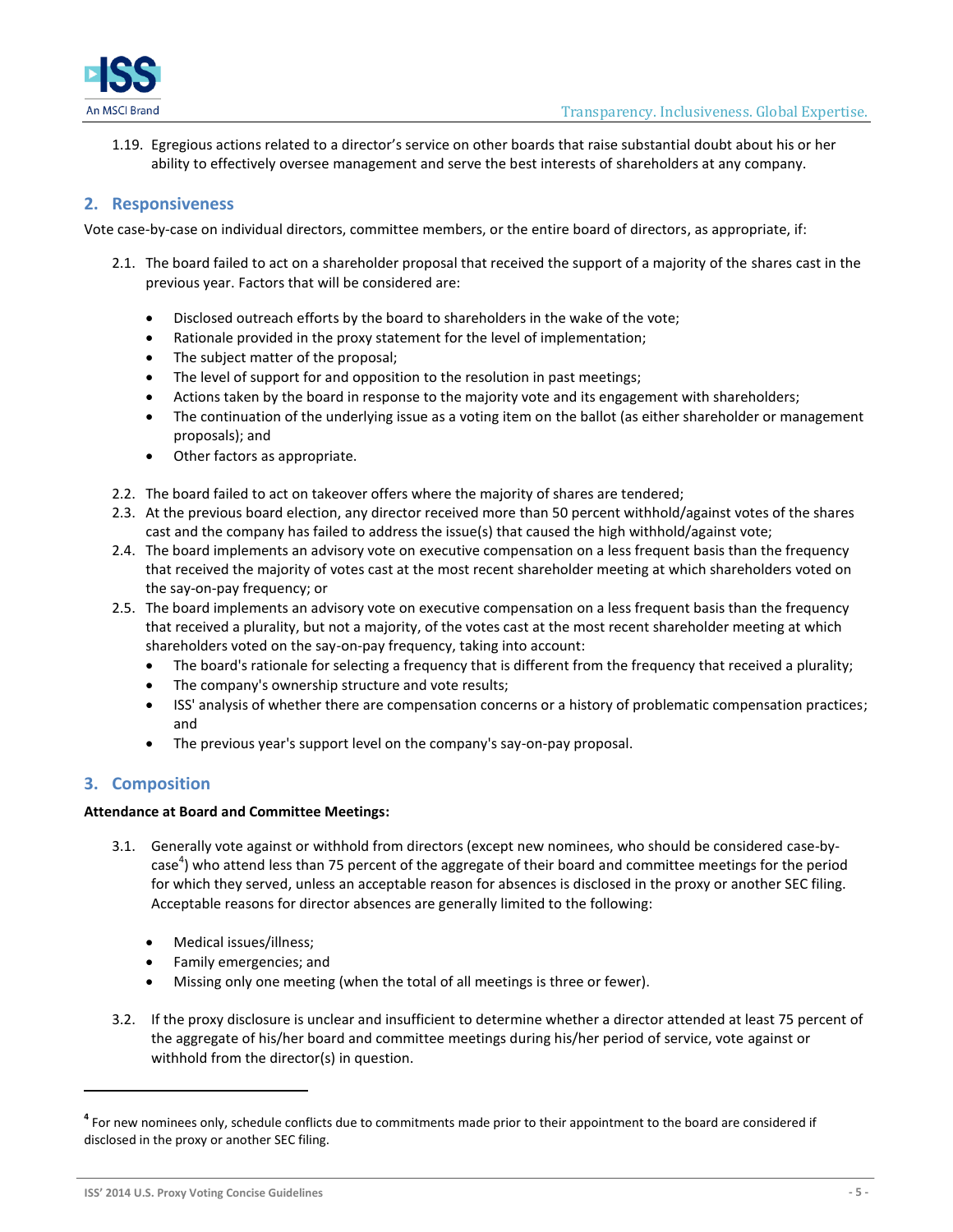

#### **Overboarded Directors:**

Vote against or withhold from individual directors who:

- 3.3. Sit on more than six public company boards; or
- 3.4. Are CEOs of public companies who sit on the boards of more than two public companies besides their own withhold only at their outside boards<sup>5</sup>.

#### **4. Independence**

Vote against or withhold from Inside Directors and Affiliated Outside Directors when:

- 4.1. The inside or affiliated outside director serves on any of the three key committees: audit, compensation, or nominating;
- 4.2. The company lacks an audit, compensation, or nominating committee so that the full board functions as that committee;
- 4.3. The company lacks a formal nominating committee, even if the board attests that the independent directors fulfill the functions of such a committee; or
- 4.4. Independent directors make up less than a majority of the directors.

### $\blacktriangleright\blacktriangleright\blacktriangleright\blacktriangleright\blacktriangleright$

#### **Proxy Access**

ISS supports proxy access as an important shareholder right, one that is complementary to other best-practice corporate governance features. However, in the absence of a uniform standard, proposals to enact proxy access may vary widely; as such, ISS is not setting forth specific parameters at this time and will take a case-by-case approach in evaluating these proposals.

Vote case-by-case on proposals to enact proxy access, taking into account, among other factors:

- Company-specific factors; and
- Proposal-specific factors, including:
- The ownership thresholds proposed in the resolution (i.e., percentage and duration);
- The maximum proportion of directors that shareholders may nominate each year; and
- The method of determining which nominations should appear on the ballot if multiple shareholders submit nominations.

#### $\blacktriangleright\blacktriangleright\blacktriangleright\blacktriangleright\blacktriangleright$

#### **Proxy Contests—Voting for Director Nominees in Contested Elections**

Vote case-by-case on the election of directors in contested elections, considering the following factors:

- Long-term financial performance of the target company relative to its industry;
- Management's track record;

<sup>&</sup>lt;sup>5</sup> Although all of a CEO's subsidiary boards will be counted as separate boards, ISS will not recommend a withhold vote from the CEO of a parent company board or any of the controlled (>50 percent ownership) subsidiaries of that parent, but will do so at subsidiaries that are less than 50 percent controlled and boards outside the parent/subsidiary relationships.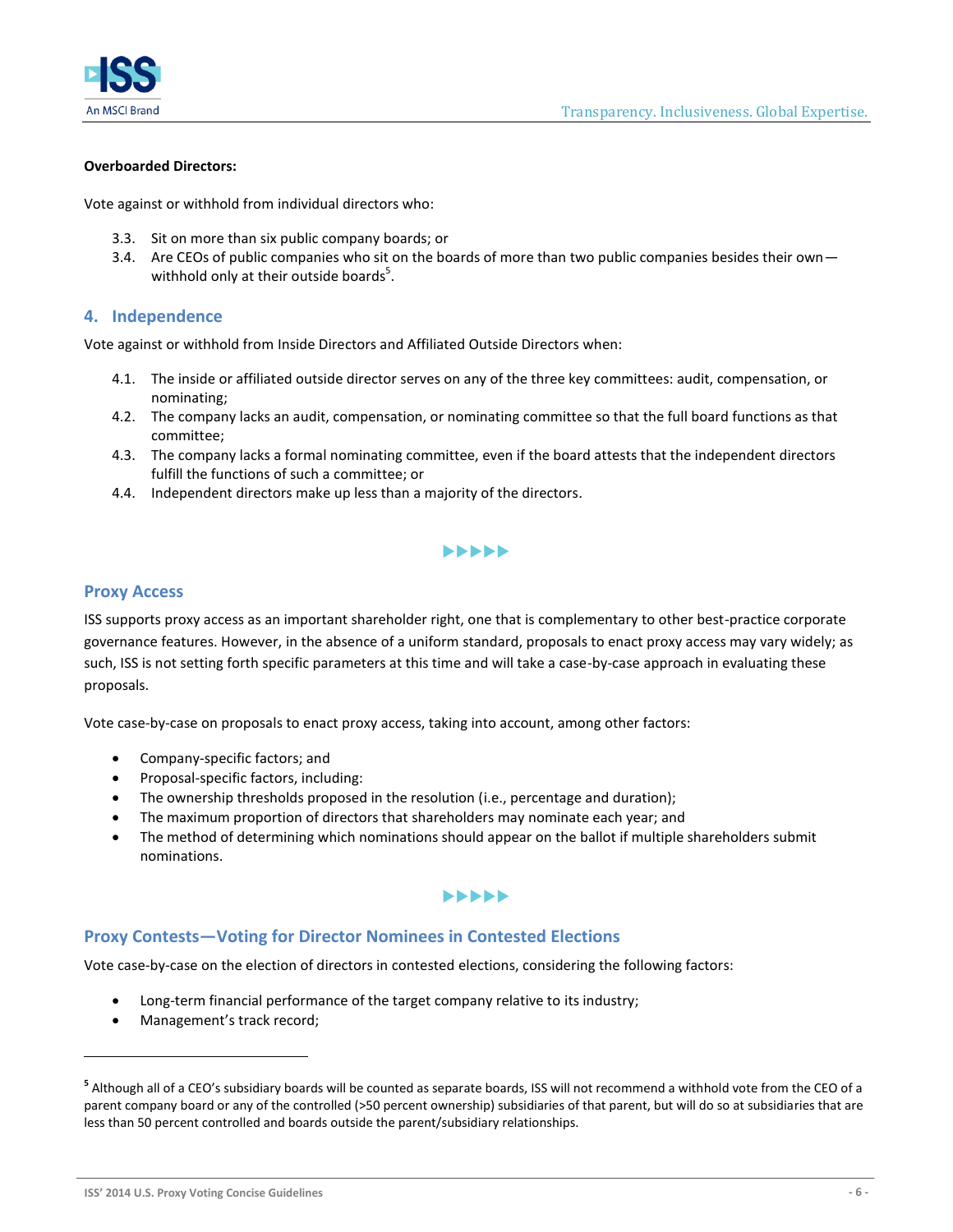



- Background to the proxy contest;
- Nominee qualifications and any compensatory arrangements;
- Strategic plan of dissident slate and quality of critique against management;
- Likelihood that the proposed goals and objectives can be achieved (both slates); and
- Stock ownership positions.

When the addition of shareholder nominees to the management card ("proxy access nominees") results in a number of nominees on the management card which exceeds the number of seats available for election, vote case-by-case considering the same factors listed above.

#### $\blacktriangleright\blacktriangleright\blacktriangleright\blacktriangleright\blacktriangleright$

### **Shareholder Rights & Defenses**

#### **Poison Pills- Management Proposals to Ratify Poison Pill**

Vote case-by-case on management proposals on poison pill ratification, focusing on the features of the shareholder rights plan. Rights plans should contain the following attributes:

- No lower than a 20% trigger, flip-in or flip-over;
- A term of no more than three years;
- No dead-hand, slow-hand, no-hand or similar feature that limits the ability of a future board to redeem the pill;
- Shareholder redemption feature (qualifying offer clause); if the board refuses to redeem the pill 90 days after a qualifying offer is announced, 10 percent of the shares may call a special meeting or seek a written consent to vote on rescinding the pill.

In addition, the rationale for adopting the pill should be thoroughly explained by the company. In examining the request for the pill, take into consideration the company's existing governance structure, including: board independence, existing takeover defenses, and any problematic governance concerns.

#### $\blacktriangleright\blacktriangleright\blacktriangleright\blacktriangleright\blacktriangleright$

#### **Poison Pills- Management Proposals to Ratify a Pill to Preserve Net Operating Losses (NOLs)**

Vote against proposals to adopt a poison pill for the stated purpose of protecting a company's net operating losses (NOL) if the term of the pill would exceed the shorter of three years and the exhaustion of the NOL.

Vote case-by-case on management proposals for poison pill ratification, considering the following factors, if the term of the pill would be the shorter of three years (or less) and the exhaustion of the NOL:

- The ownership threshold to transfer (NOL pills generally have a trigger slightly below 5 percent);
- The value of the NOLs;
- Shareholder protection mechanisms (sunset provision, or commitment to cause expiration of the pill upon exhaustion or expiration of NOLs);
- The company's existing governance structure including: board independence, existing takeover defenses, track record of responsiveness to shareholders, and any other problematic governance concerns; and
- Any other factors that may be applicable.

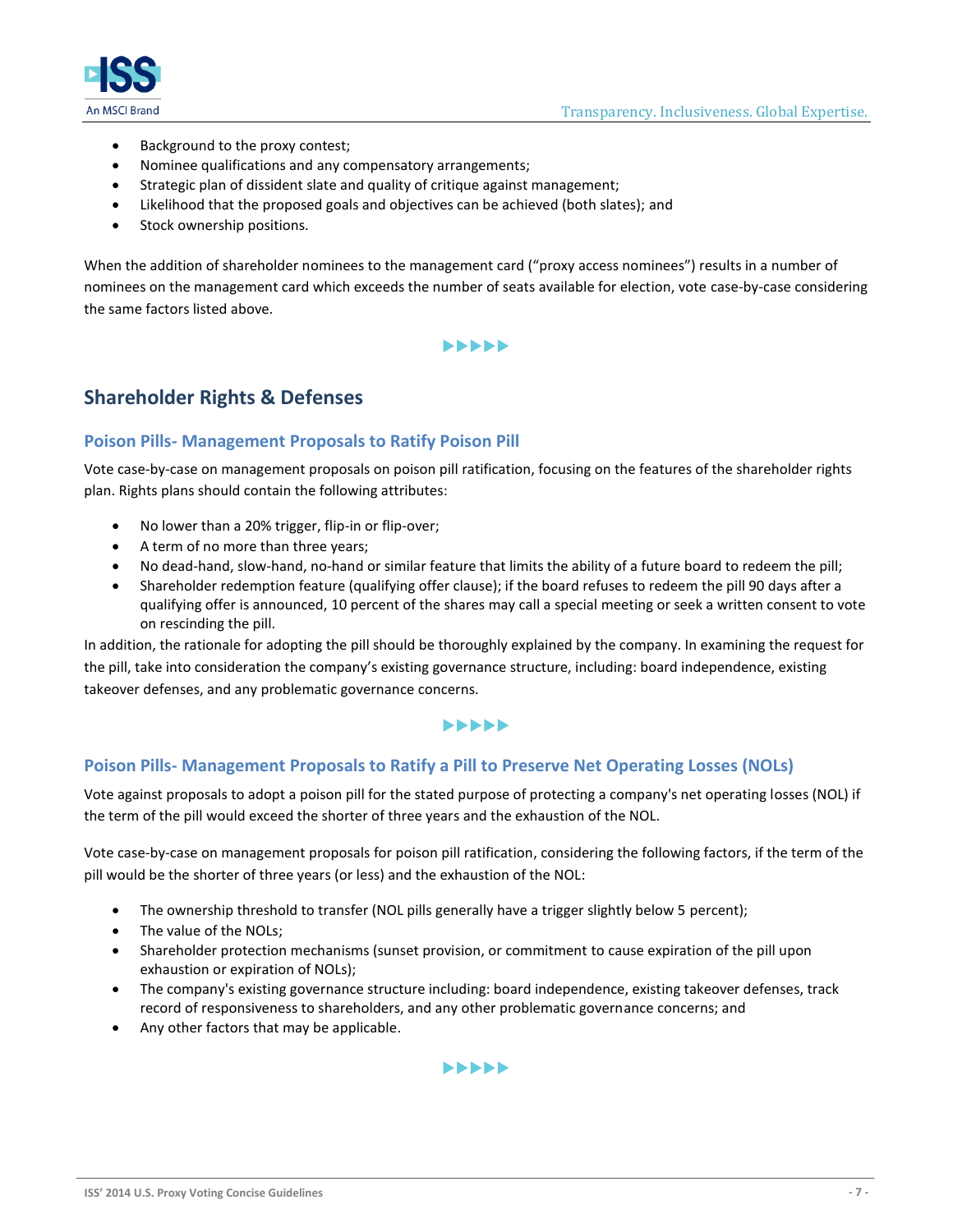



### **Shareholder Ability to Act by Written Consent**

Generally vote against management and shareholder proposals to restrict or prohibit shareholders' ability to act by written consent.

Generally vote for management and shareholder proposals that provide shareholders with the ability to act by written consent, taking into account the following factors:

- Shareholders' current right to act by written consent;
- The consent threshold;
- The inclusion of exclusionary or prohibitive language;
- Investor ownership structure; and
- Shareholder support of, and management's response to, previous shareholder proposals.

Vote case-by-case on shareholder proposals if, in addition to the considerations above, the company has the following governance and antitakeover provisions:

- **•** An unfettered<sup>6</sup> right for shareholders to call special meetings at a 10 percent threshold;
- A majority vote standard in uncontested director elections;
- No non-shareholder-approved pill; and
- An annually elected board.

••••

### **CAPITAL/RESTRUCTURING**

#### **Common Stock Authorization**

Vote for proposals to increase the number of authorized common shares where the primary purpose of the increase is to issue shares in connection with a transaction on the same ballot that warrants support.

Vote against proposals at companies with more than one class of common stock to increase the number of authorized shares of the class of common stock that has superior voting rights.

Vote against proposals to increase the number of authorized common shares if a vote for a reverse stock split on the same ballot is warranted despite the fact that the authorized shares would not be reduced proportionally.

Vote case-by-case on all other proposals to increase the number of shares of common stock authorized for issuance. Take into account company-specific factors that include, at a minimum, the following:

- Past Board Performance:
	- o The company's use of authorized shares during the last three years
- The Current Request:

- $\circ$  Disclosure in the proxy statement of the specific purposes of the proposed increase;
- o Disclosure in the proxy statement of specific and severe risks to shareholders of not approving the request; and

**<sup>6</sup>** "Unfettered" means no restrictions on agenda items, no restrictions on the number of shareholders who can group together to reach the 10 percent threshold, and only reasonable limits on when a meeting can be called: no greater than 30 days after the last annual meeting and no greater than 90 prior to the next annual meeting.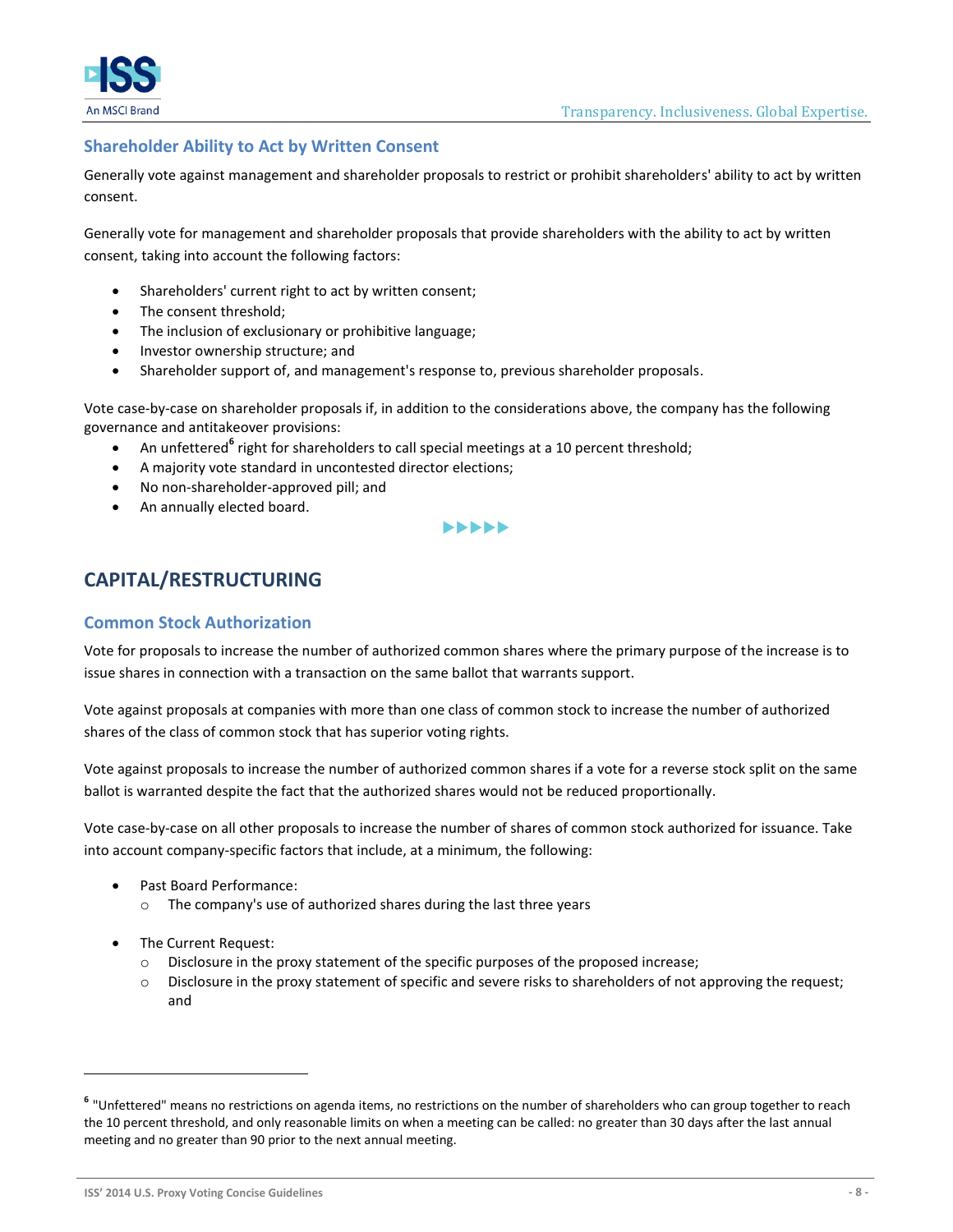

 $\circ$  The dilutive impact of the request as determined by an allowable increase calculated by ISS (typically 100 percent of existing authorized shares) that reflects the company's need for shares and total shareholder returns.

#### $\blacktriangleright\blacktriangleright\blacktriangleright\blacktriangleright\blacktriangleright$

#### **Dual Class Structure**

Generally vote against proposals to create a new class of common stock, unless:

- The company discloses a compelling rationale for the dual-class capital structure, such as:
- The company's auditor has concluded that there is substantial doubt about the company's ability to continue as a going concern; or
- The new class of shares will be transitory;
- The new class is intended for financing purposes with minimal or no dilution to current shareholders in both the short term and long term; and
- The new class is not designed to preserve or increase the voting power of an insider or significant shareholder. **>>>>>>**

### **Preferred Stock Authorization**

Vote for proposals to increase the number of authorized preferred shares where the primary purpose of the increase is to issue shares in connection with a transaction on the same ballot that warrants support.

Vote against proposals at companies with more than one class or series of preferred stock to increase the number of authorized shares of the class or series of preferred stock that has superior voting rights.

Vote case-by-case on all other proposals to increase the number of shares of preferred stock authorized for issuance. Take into account company-specific factors that include, at a minimum, the following:

- Past Board Performance:
	- o The company's use of authorized preferred shares during the last three years;
- The Current Request:
	- o Disclosure in the proxy statement of the specific purposes for the proposed increase;
	- o Disclosure in the proxy statement of specific and severe risks to shareholders of not approving the request;
	- $\circ$  In cases where the company has existing authorized preferred stock, the dilutive impact of the request as determined by an allowable increase calculated by ISS (typically 100 percent of existing authorized shares) that reflects the company's need for shares and total shareholder returns; and
	- o Whether the shares requested are blank check preferred shares that can be used for antitakeover purposes.

#### **>>>>>>**

#### **Mergers and Acquisitions**

Vote case-by-case on mergers and acquisitions. Review and evaluate the merits and drawbacks of the proposed transaction, balancing various and sometimes countervailing factors including:

- *Valuation* Is the value to be received by the target shareholders (or paid by the acquirer) reasonable? While the fairness opinion may provide an initial starting point for assessing valuation reasonableness, emphasis is placed on the offer premium, market reaction and strategic rationale.
- *Market reaction* How has the market responded to the proposed deal? A negative market reaction should cause closer scrutiny of a deal.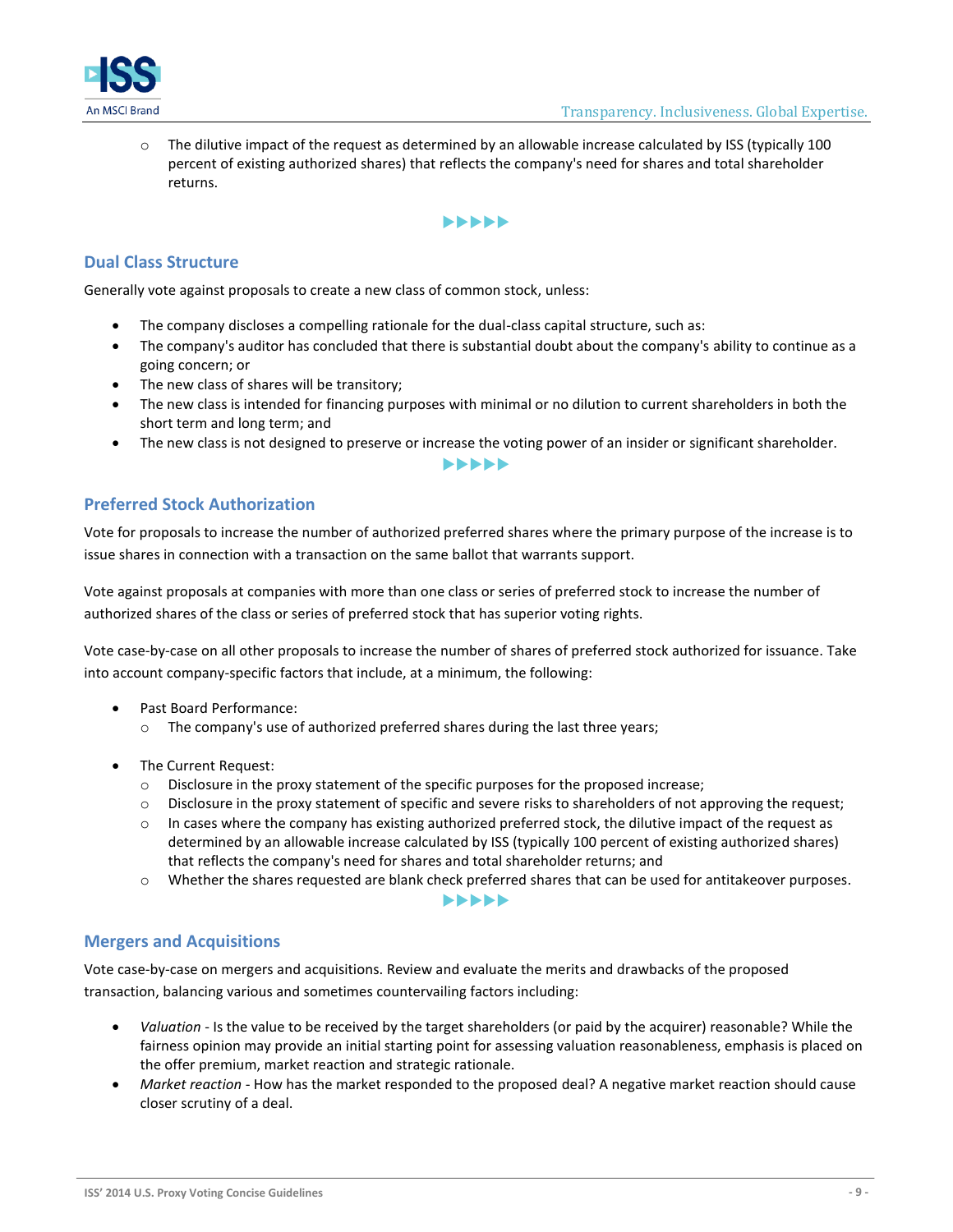

- *Strategic rationale* Does the deal make sense strategically? From where is the value derived? Cost and revenue synergies should not be overly aggressive or optimistic, but reasonably achievable. Management should also have a favorable track record of successful integration of historical acquisitions.
- *Negotiations and process* Were the terms of the transaction negotiated at arm's-length? Was the process fair and equitable? A fair process helps to ensure the best price for shareholders. Significant negotiation "wins" can also signify the deal makers' competency. The comprehensiveness of the sales process (*e.g.*, full auction, partial auction, no auction) can also affect shareholder value.
- *Conflicts of interest* Are insiders benefiting from the transaction disproportionately and inappropriately as compared to non-insider shareholders? As the result of potential conflicts, the directors and officers of the company may be more likely to vote to approve a merger than if they did not hold these interests. Consider whether these interests may have influenced these directors and officers to support or recommend the merger. The CIC figure presented in the "ISS Transaction Summary" section of this report is an aggregate figure that can in certain cases be a misleading indicator of the true value transfer from shareholders to insiders. Where such figure appears to be excessive, analyze the underlying assumptions to determine whether a potential conflict exists.
- *Governance* Will the combined company have a better or worse governance profile than the current governance profiles of the respective parties to the transaction? If the governance profile is to change for the worse, the burden is on the company to prove that other issues (such as valuation) outweigh any deterioration in governance.

#### $\blacktriangleright\blacktriangleright\blacktriangleright\blacktriangleright\blacktriangleright$

### **COMPENSATION**

### **Executive Pay Evaluation**

Underlying all evaluations are five global principles that most investors expect corporations to adhere to in designing and administering executive and director compensation programs:

- 1. Maintain appropriate pay-for-performance alignment, with emphasis on long-term shareholder value: This principle encompasses overall executive pay practices, which must be designed to attract, retain, and appropriately motivate the key employees who drive shareholder value creation over the long term. It will take into consideration, among other factors, the link between pay and performance; the mix between fixed and variable pay; performance goals; and equity-based plan costs;
- 2. Avoid arrangements that risk "pay for failure": This principle addresses the appropriateness of long or indefinite contracts, excessive severance packages, and guaranteed compensation;
- 3. Maintain an independent and effective compensation committee: This principle promotes oversight of executive pay programs by directors with appropriate skills, knowledge, experience, and a sound process for compensation decision-making (*e.g.*, including access to independent expertise and advice when needed);
- 4. Provide shareholders with clear, comprehensive compensation disclosures: This principle underscores the importance of informative and timely disclosures that enable shareholders to evaluate executive pay practices fully and fairly;
- 5. Avoid inappropriate pay to non-executive directors: This principle recognizes the interests of shareholders in ensuring that compensation to outside directors does not compromise their independence and ability to make appropriate judgments in overseeing managers' pay and performance. At the market level, it may incorporate a variety of generally accepted best practices.

#### **Advisory Votes on Executive Compensation—Management Proposals (Management Say-on-Pay)**

Vote case-by-case on ballot items related to executive pay and practices, as well as certain aspects of outside director compensation.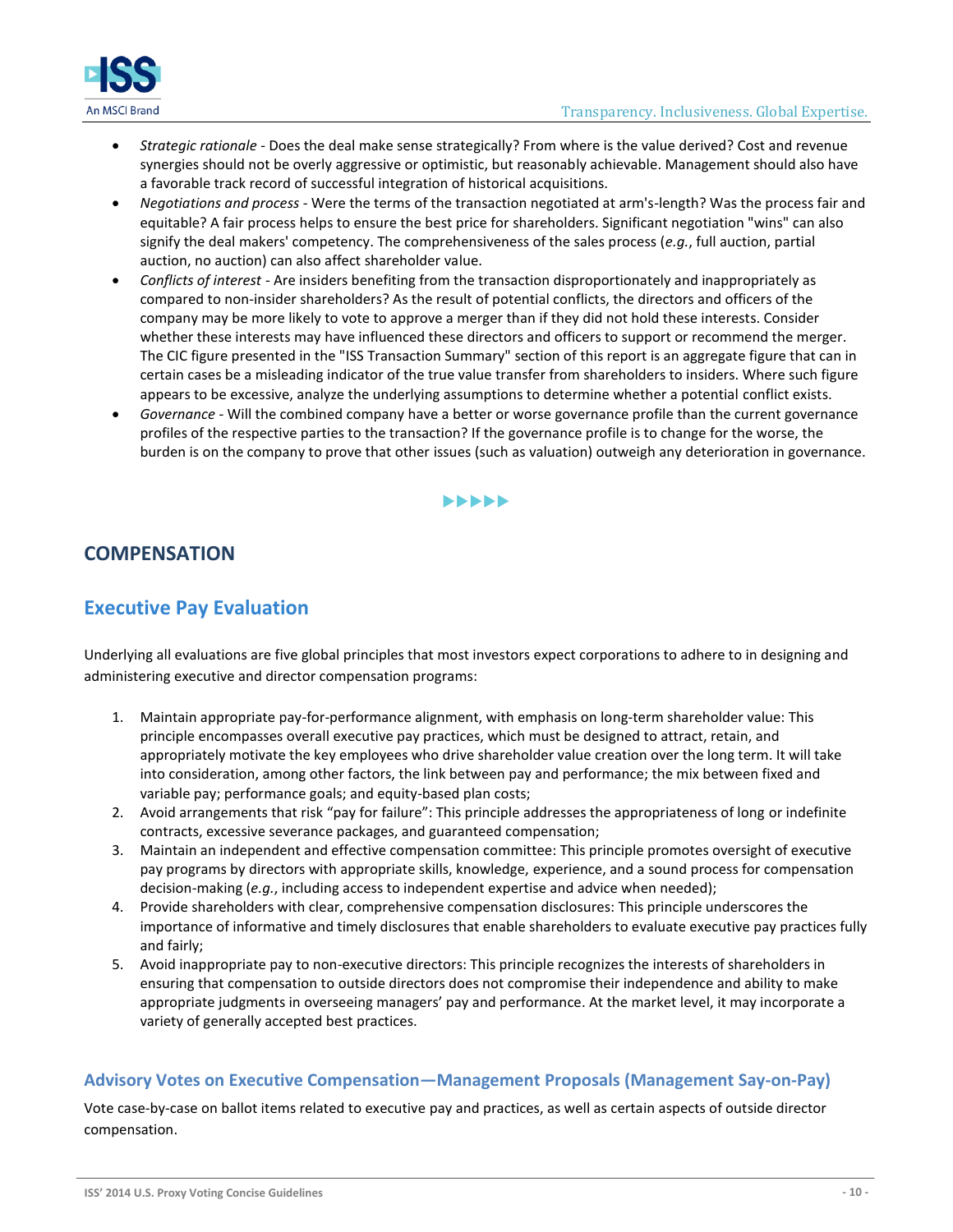

Vote against Advisory Votes on Executive Compensation (Management Say-on-Pay—MSOP) if:

- There is a significant misalignment between CEO pay and company performance [\(pay for performance\)](#page-10-0);
- The company maintains significant [problematic pay practices;](#page-11-0)
- The board exhibits a significant level of [poor communication and responsiveness](#page-12-0) to shareholders.

Vote against or withhold from the members of the Compensation Committee and potentially the full board if:

- There is no MSOP on the ballot, and an against vote on an MSOP is warranted due to a pay for performance misalignment, problematic pay practices, or the lack of adequate responsiveness on compensation issues raised previously, or a combination thereof;
- The board fails to respond adequately to a previous MSOP proposal that received less than 70 percent support of votes cast;
- The company has recently practiced or approved problematic pay practices, including option repricing or option backdating; or
- The situation is egregious.

Vote against an equity plan on the ballot if:

- A pay for performance misalignment is found, and a significant portion of the CEO's misaligned pay is attributed to non-performance-based equity awards, taking into consideration:
	- o Magnitude of pay misalignment;
	- o Contribution of non-performance-based equity grants to overall pay; and
	- $\circ$  The proportion of equity awards granted in the last three fiscal years concentrated at the named executive officer (NEO) level.

#### **Primary Evaluation Factors for Executive Pay**

#### <span id="page-10-0"></span>*Pay-for-Performance Evaluation*

ISS annually conducts a pay-for-performance analysis to identify strong or satisfactory alignment between pay and performance over a sustained period. With respect to companies in the Russell 3000 index, this analysis considers the following:

- 1. Peer Group<sup>7</sup> Alignment:
	- The degree of alignment between the company's annualized TSR rank and the CEO's annualized total pay rank within a peer group, each measured over a three-year period.
	- The multiple of the CEO's total pay relative to the peer group median.
- 2. Absolute Alignment the absolute alignment between the trend in CEO pay and company TSR over the prior five fiscal years – i.e., the difference between the trend in annual pay changes and the trend in annualized TSR during the period.

If the above analysis demonstrates significant unsatisfactory long-term pay-for-performance alignment or, in the case of non-Russell 3000 index companies, misaligned pay and performance are otherwise suggested, our analysis may include any of the following qualitative factors, if they are relevant to the analysis to determine how various pay elements may work to encourage or to undermine long-term value creation and alignment with shareholder interests:

<sup>&</sup>lt;sup>7</sup> The revised peer group is generally comprised of 14-24 companies that are selected using market cap, revenue (or assets for certain financial firms), GICS industry group and company's selected peers' GICS industry group with size constraints, via a process designed to select peers that are closest to the subject company in terms of revenue/assets and industry and also within a market cap bucket that is reflective of the company's.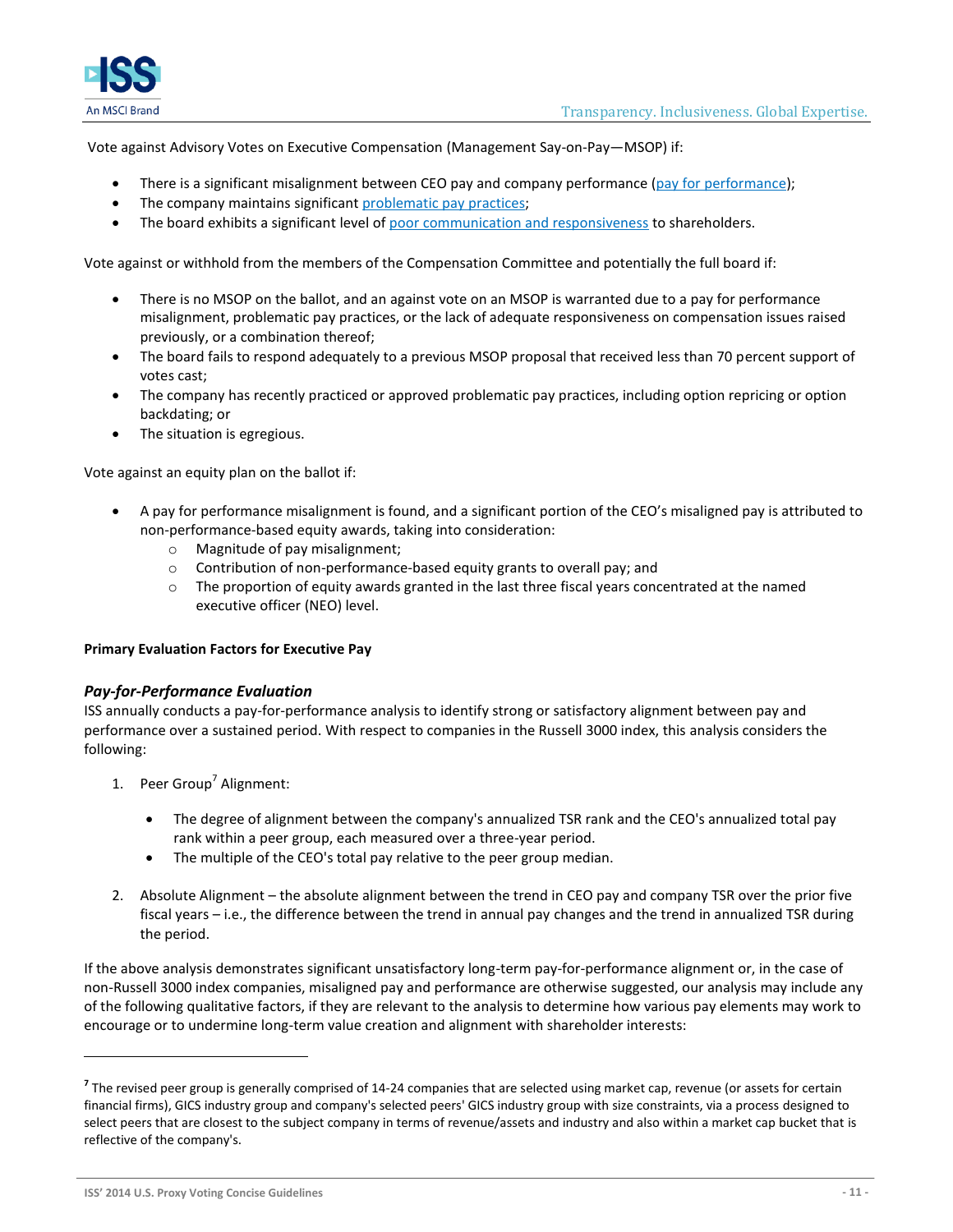

- The ratio of performance- to time-based equity awards;
- The overall ratio of performance-based compensation;
- The completeness of disclosure and rigor of performance goals;
- The company's peer group benchmarking practices;
- Actual results of financial/operational metrics, such as growth in revenue, profit, cash flow, etc., both absolute and relative to peers;
- Special circumstances related to, for example, a new CEO in the prior FY or anomalous equity grant practices (e.g., bi-annual awards);
- Realizable pay<sup>8</sup> compared to grant pay; and
- Any other factors deemed relevant.

#### <span id="page-11-0"></span>*Problematic Pay Practices*

The focus is on executive compensation practices that contravene the global pay principles, including:

- Problematic practices related to non-performance-based compensation elements;
- Incentives that may motivate excessive risk-taking; and
- Options Backdating.

#### **Problematic Pay Practices related to Non-Performance-Based Compensation Elements**

Pay elements that are not directly based on performance are generally evaluated case-by-case considering the context of a company's overall pay program and demonstrated pay-for-performance philosophy. Please refer to ISS' Compensation FAQ document for detail on specific pay practices that have been identified as potentially problematic and may lead to negative recommendations if they are deemed to be inappropriate or unjustified relative to executive pay best practices. The list below highlights the problematic practices that carry significant weight in this overall consideration and may result in adverse vote recommendations:

- Repricing or replacing of underwater stock options/SARS without prior shareholder approval (including cash buyouts and voluntary surrender of underwater options);
- Excessive perquisites or tax gross-ups, including any gross-up related to a secular trust or restricted stock vesting;
- New or extended agreements that provide for:
	- o CIC payments exceeding 3 times base salary and average/target/most recent bonus;
	- o CIC severance payments without involuntary job loss or substantial diminution of duties ("single" or "modified single" triggers);
	- o CIC payments with excise tax gross-ups (including "modified" gross-ups).

#### **Incentives that may Motivate Excessive Risk-Taking**

- Multi-year guaranteed bonuses;
- A single or common performance metric used for short- and long-term plans;
- Lucrative severance packages;
- High pay opportunities relative to industry peers;
- Disproportionate supplemental pensions; or
- Mega annual equity grants that provide unlimited upside with no downside risk.

Factors that potentially mitigate the impact of risky incentives include rigorous claw-back provisions and robust stock ownership/holding guidelines.

#### **Options Backdating**

**<sup>8</sup>** ISS research reports will include realizable pay for S&P1500 companies.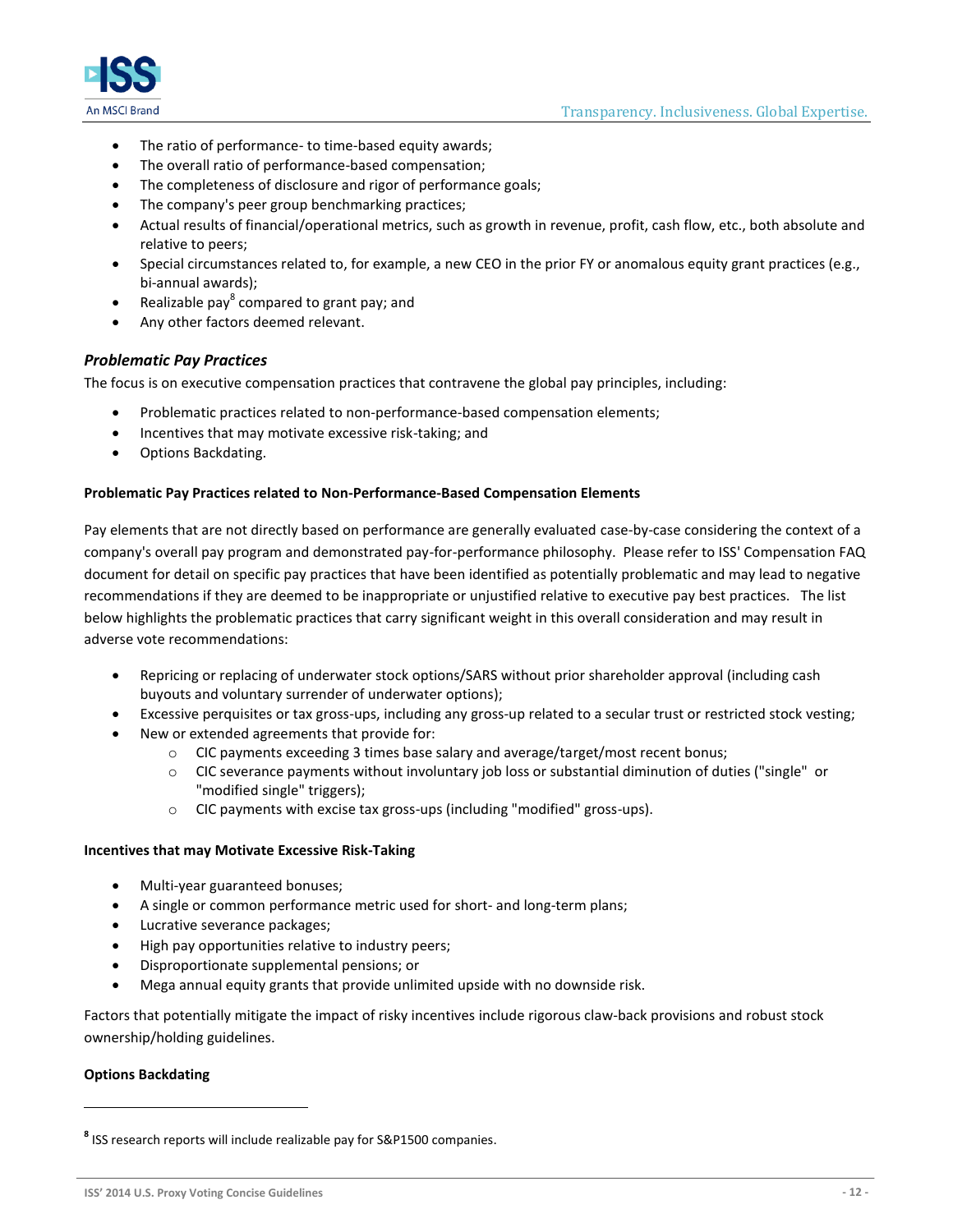

The following factors should be examined case-by-case to allow for distinctions to be made between "sloppy" plan administration versus deliberate action or fraud:

- Reason and motive for the options backdating issue, such as inadvertent vs. deliberate grant date changes;
- Duration of options backdating;
- Size of restatement due to options backdating;
- Corrective actions taken by the board or compensation committee, such as canceling or re-pricing backdated options, the recouping of option gains on backdated grants; and
- Adoption of a grant policy that prohibits backdating, and creates a fixed grant schedule or window period for equity grants in the future.

#### <span id="page-12-0"></span>*Board Communications and Responsiveness*

Consider the following factors case-by-case when evaluating ballot items related to executive pay on the board's responsiveness to investor input and engagement on compensation issues:

- Failure to respond to majority-supported shareholder proposals on executive pay topics; or
- Failure to adequately respond to the company's previous say-on-pay proposal that received the support of less than 70 percent of votes cast, taking into account:
	- o The company's response, including:
		- Disclosure of engagement efforts with major institutional investors regarding the issues that contributed to the low level of support;
		- Specific actions taken to address the issues that contributed to the low level of support;
		- Other recent compensation actions taken by the company;
	- o Whether the issues raised are recurring or isolated;
	- o The company's ownership structure; and
	- $\circ$  Whether the support level was less than 50 percent, which would warrant the highest degree of responsiveness.

#### $\blacktriangleright\blacktriangleright\blacktriangleright\blacktriangleright\blacktriangleright$

#### **Frequency of Advisory Vote on Executive Compensation ("Say When on Pay")**

Vote for annual advisory votes on compensation, which provide the most consistent and clear communication channel for shareholder concerns about companies' executive pay programs.

#### $\blacktriangleright\blacktriangleright\blacktriangleright\blacktriangleright\blacktriangleright$

#### **Voting on Golden Parachutes in an Acquisition, Merger, Consolidation, or Proposed Sale**

Vote case-by-case on say on Golden Parachute proposals, including consideration of existing change-in-control arrangements maintained with named executive officers rather than focusing primarily on new or extended arrangements.

Features that may result in an against recommendation include one or more of the following, depending on the number, magnitude, and/or timing of issue(s):

- Single- or modified-single-trigger cash severance;
- Single-trigger acceleration of unvested equity awards;
- Excessive cash severance (>3x base salary and bonus);
- Excise tax gross-ups triggered and payable (as opposed to a provision to provide excise tax gross-ups);
- Excessive golden parachute payments (on an absolute basis or as a percentage of transaction equity value); or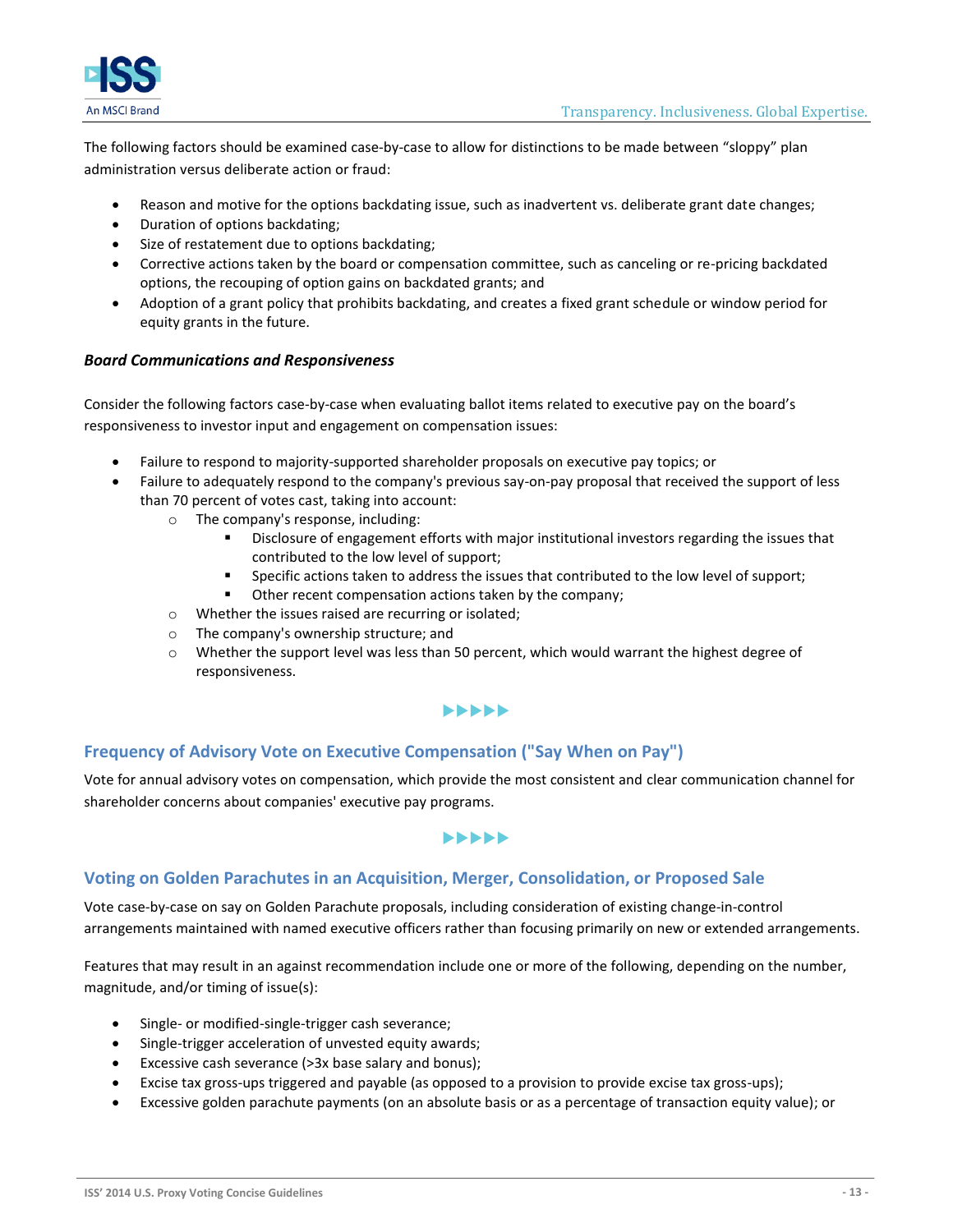

- Recent amendments that incorporate any problematic features (such as those above) or recent actions (such as extraordinary equity grants) that may make packages so attractive as to influence merger agreements that may not be in the best interests of shareholders; or
- The company's assertion that a proposed transaction is conditioned on shareholder approval of the golden parachute advisory vote.

Recent amendment(s) that incorporate problematic features will tend to carry more weight on the overall analysis. However, the presence of multiple legacy problematic features will also be closely scrutinized.

In cases where the golden parachute vote is incorporated into a company's advisory vote on compensation (management say-on-pay), ISS will evaluate the say-on-pay proposal in accordance with these guidelines, which may give higher weight to that component of the overall evaluation.

### **>>>>>**

### **Equity-Based and Other Incentive Plans**

Vote case-by-case on equity-based compensation plans. Vote against the equity plan if any of the following factors apply:

- The total cost of the company's equity plans is unreasonable;
- The plan expressly permits repricing;
- A pay-for-performance misalignment is found;
- The company's three year burn rate exceeds the burn rate cap of its industry group;
- The plan has a liberal change-of-control definition; or
- The plan is a vehicle for problematic pay practices.

### **Social/Environmental Issues** Global Approach

Issues covered under the policy include a wide range of topics, including consumer and product safety, environment and energy, labor standards and human rights, workplace and board diversity, and corporate political issues. While a variety of factors goes into each analysis, the overall principle guiding all vote recommendations focuses on how the proposal may enhance or protect shareholder value in either the short or long term.

Generally vote case-by-case, taking into consideration whether implementation of the proposal is likely to enhance or protect shareholder value, and, in addition, the following will also be considered:

- If the issues presented in the proposal are more appropriately or effectively dealt with through legislation or government regulation;
- If the company has already responded in an appropriate and sufficient manner to the issue(s) raised in the proposal;
- Whether the proposal's request is unduly burdensome (scope or timeframe) or overly prescriptive;
- The company's approach compared with any industry standard practices for addressing the issue(s) raised by the proposal;
- If the proposal requests increased disclosure or greater transparency, whether or not reasonable and sufficient information is currently available to shareholders from the company or from other publicly available sources; and
- If the proposal requests increased disclosure or greater transparency, whether or not implementation would reveal proprietary or confidential information that could place the company at a competitive disadvantage.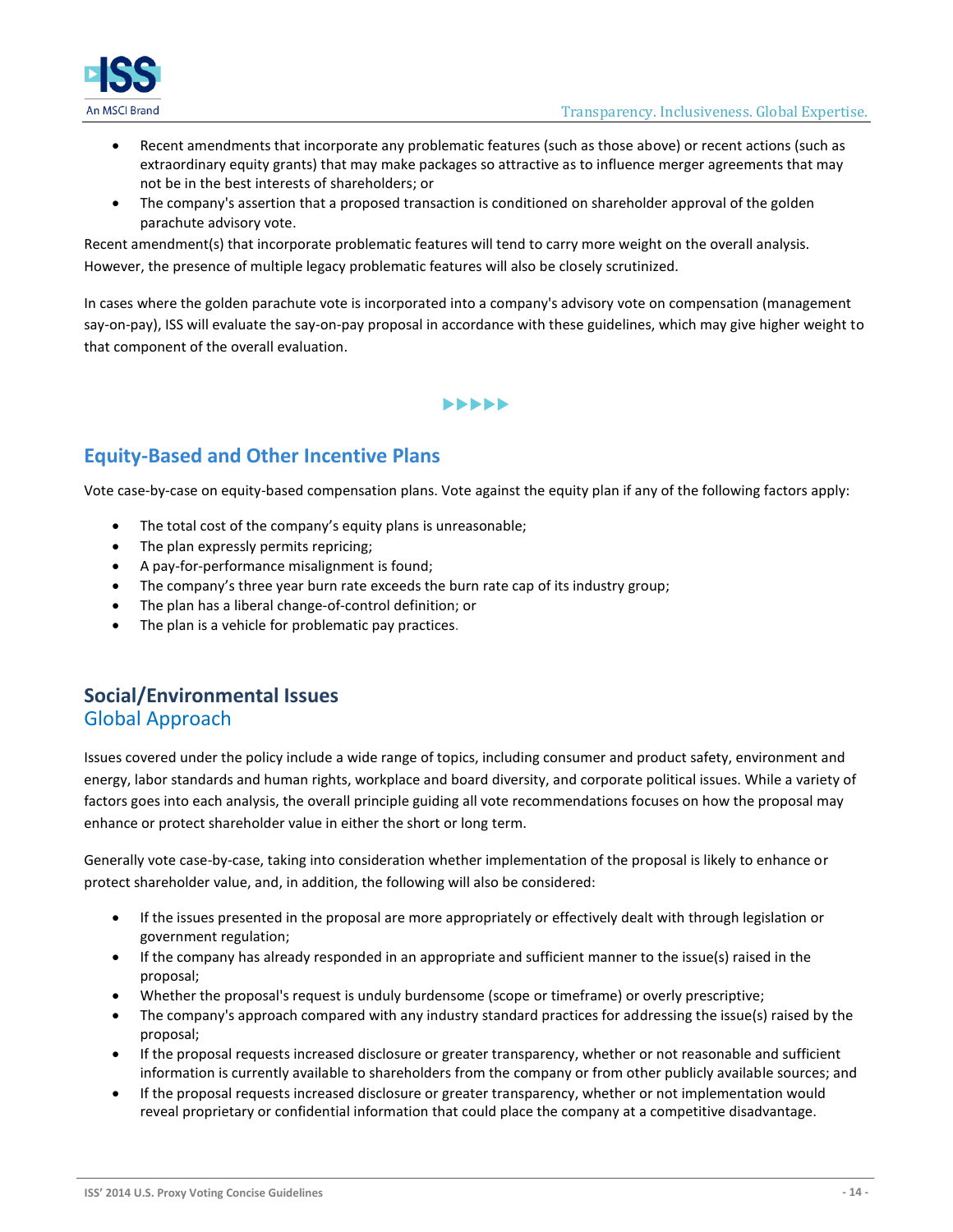

#### **>>>>>>**

### **Political Activities**

### **Lobbying**

Vote case-by-case on proposals requesting information on a company's lobbying (including direct, indirect, and grassroots lobbying) activities, policies, or procedures, considering:

- The company's current disclosure of relevant lobbying policies, and management and board oversight;
- The company's disclosure regarding trade associations or other groups that it supports, or is a member of, that engage in lobbying activities; and
- Recent significant controversies, fines, or litigation regarding the company's lobbying-related activities.

#### $\blacktriangleright\blacktriangleright\blacktriangleright\blacktriangleright\blacktriangleright$

### **Political Contributions**

Generally vote for proposals requesting greater disclosure of a company's political contributions and trade association spending policies and activities, considering:

- The company's current disclosure of policies and oversight mechanisms related to its direct political contributions and payments to trade associations or other groups that may be used for political purposes, including information on the types of organizations supported and the business rationale for supporting these organizations; and
- Recent significant controversies, fines, or litigation related to the company's political contributions or political activities.

Vote against proposals barring a company from making political contributions. Businesses are affected by legislation at the federal, state, and local level; barring political contributions can put the company at a competitive disadvantage.

Vote against proposals to publish in newspapers and other media a company's political contributions. Such publications could present significant cost to the company without providing commensurate value to shareholders.

#### $\blacktriangleright$

### **Political Ties**

Generally vote against proposals asking a company to affirm political nonpartisanship in the workplace, so long as:

- There are no recent, significant controversies, fines, or litigation regarding the company's political contributions or trade association spending; and
- The company has procedures in place to ensure that employee contributions to company-sponsored political action committees (PACs) are strictly voluntary and prohibit coercion.

Vote against proposals asking for a list of company executives, directors, consultants, legal counsels, lobbyists, or investment bankers that have prior government service and whether such service had a bearing on the business of the company. Such a list would be burdensome to prepare without providing any meaningful information to shareholders.